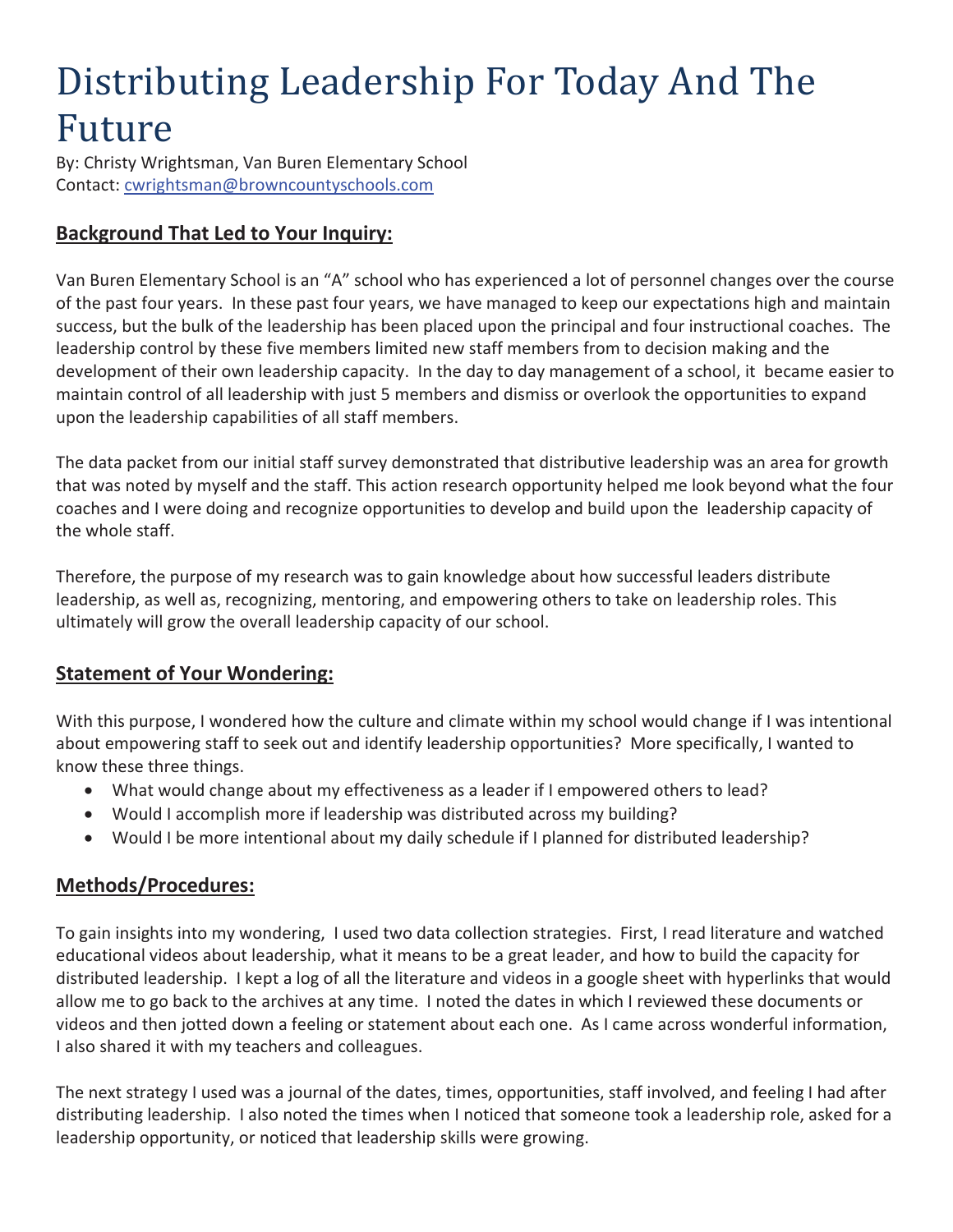Finally, I analyzed my data by reviewing the number of entries I had in the log and journal to see if I had sufficient data over time to justify the results I was seeing. My log and journal entries demonstrated my research had been adequately spread over 5 months and included multiple resources.

#### **Stating Your Learning and Supporting it with Data:**

As a result of analyzing my data, I learned some important knowledge and skills about what it means to be a great leader and how leadership can be distributed. I learned that leadership comes in many forms. My idea about who can be a leader has changed. I've found that my custodian, secretary and part time paraprofessionals are all leaders. Leadership does not, and should not, fall upon the four instructional coaches within our school. This type of leadership is limiting to those who have skills and strengths in other areas outside of teaching and academics. Leadership is demonstrated by many team members on a daily basis. A leader can be anyone who feels empowered to make a decision, oversee a project, promote an idea, encourage a teammate, etc. Leadership cannot be assigned. It is developed and encouraged. My journal entries included the names of those who accepted leadership opportunities and initiated leadership. These names were not exclusively the four coaches within the building, and they were not limited to the certified staff.

My journal also demonstrated that activities, events, and decisions could be made and were made by someone other than the principal. I was able to release some of the control to individuals who were absolutely prepared to lead. One example of this is the awards program that I had always led. My journal entry after the first semester awards program demonstrated that my first grade teacher was more than qualified and capable of leading and managing the awards program without me. My entry stated "she organized the program without my involvement."

The comments below are just a few excerpts from other journal entries that show the shift in control and leadership.

- I didn't have to ask certified staff. They solved this!
- Very preventative! I wasn't even in the building
- She just shared what she was going to do & I gave the ok!
- She just takes care of the details. I love it.
- They take responsibility for their kids not matter their location
- She took care of everything!
- She was steps ahead of me and I don't have to worry about a thing for this event.
- They take responsibility for their kids no matter their location.
- Totally trust her ability to make this run smoothly.
- We were able to potentially de-escalate a parent and possible bully scenario.
- They are all focused on getting these 5 students to pass in June.
- No assistance needed from me. Good turn out.

#### **Providing Concluding Thoughts:**

Through this action research, my staff and I learned a bit about trust. We're making progress in understanding that we all have an influence on culture within our school by virtue of the leadership that is shown. In addition, my leadership has changed as a result of this process. I find myself looking for opportunities to